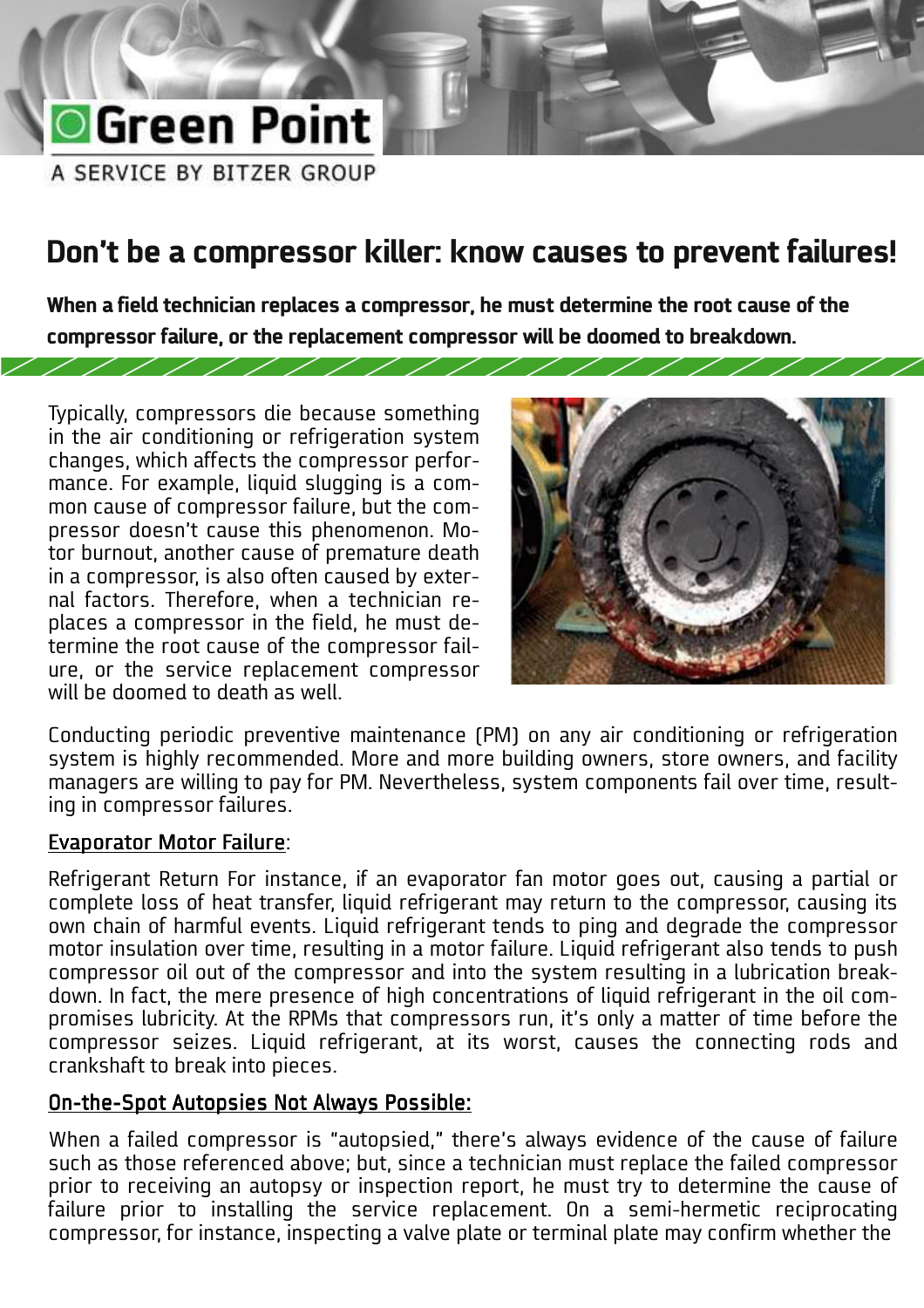### **O**Green Point A SERVICE BY BITZER GROUP

problem is mechanical or electrical. Obviously, it's easier, quicker, and less expensive to replace a valve plate in the field than it is to replace an entire compressor. In any event, it's important to educate the building owner or facility manager as to the causes of the compressor failure. This information will help them understand why the technician has to install additional system components.

Once a compressor is removed from the system, it's required that liquid line dryers be replaced and, in the case of severe burnouts,

Broken suction reed (liquid slugging).

a suction filter is installed into the system. A suction accumulator offers additional protection from flooding, should light evaporator loading occur.

### Case of the Burned-Out Motor:

Assuming a semi-hermetic reciprocating compressor failed due to external causes, there are certain things a technician can do prior to installing the service replacement compressor. First, let's address motor burnouts.

Unfortunately, a motor burnout will contaminate the entire system, and will require a lengthy clean-up procedure. There are various remedies sold through wholesalers for cleaning out contaminated systems. Liquid and suction line filter dryers should be installed to eliminate any acid or moisture that might remain in the system after it's been evacuated and pulleddown to 500 microns. Whether the compressor failed due to a motor burnout or liquid slugging, these recommendations apply.

TXVs do not require seasonal adjustments, provided the system pressures and liquid temperature stay within the original design envelope. TXVs may need to be adjusted if the design boundaries of the valves are exceeded, requiring readjustment to once again establish the desired superheat.

Electronic TXVs are highly recommended as well. While the superheat at the evaporator is typically 6F to 8F in refrigeration systems and 10F to 12F in air conditioning systems, the superheat measured at the compressor should be no lower than 20F, allowing for part load operation. Install new contactors when changing / retrofitting a compressor.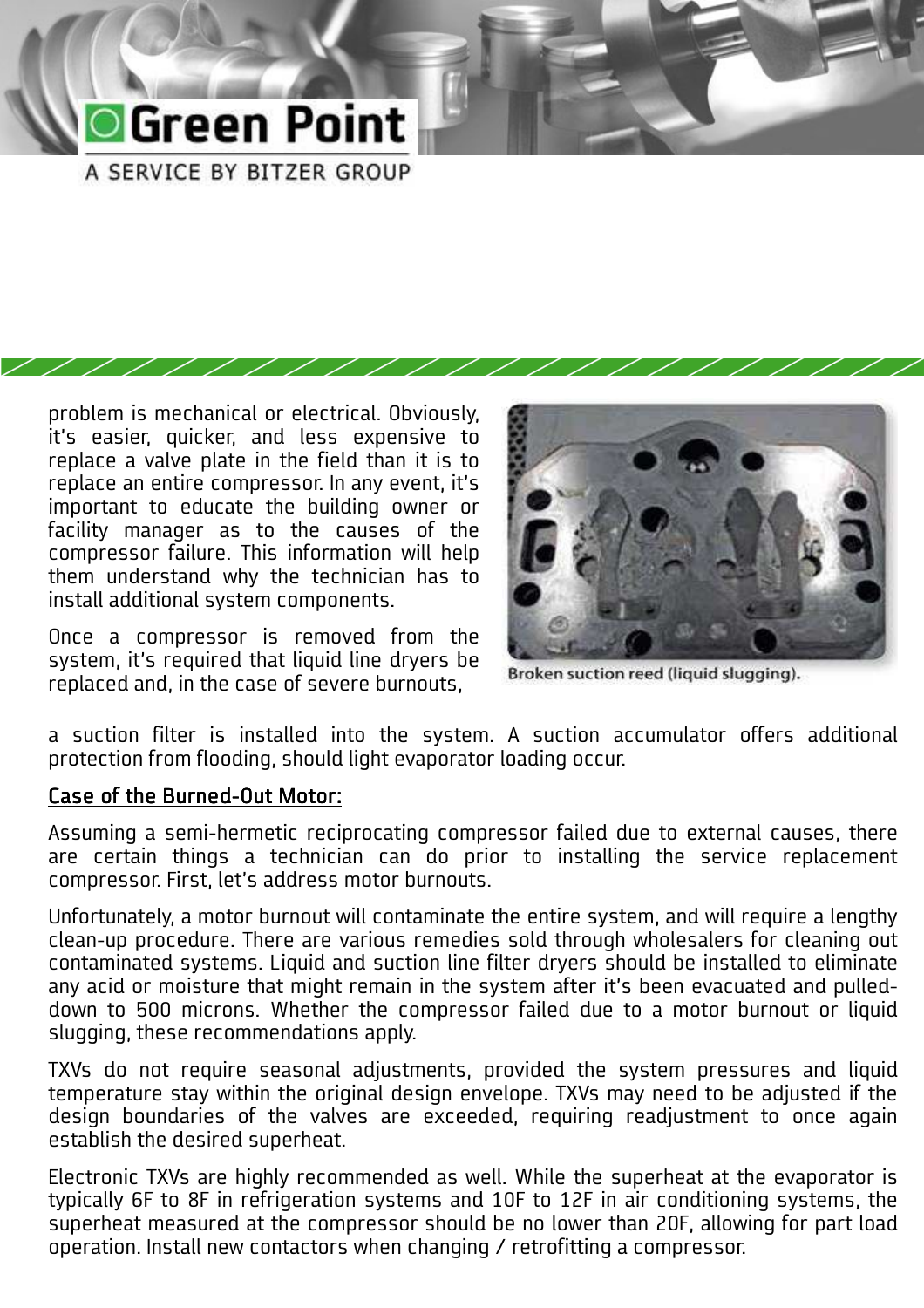### **O**Green Point A SERVICE BY BITZER GROUP

Once the service replacement compressor is installed and prepared for start-up, a standard commissioning process should take place to ensure that everything is functioning properly and recorded for future reference.

Whether retrofitting a reciprocating, screw or scroll compressor, the process is essentially the same. It's vital to understand why the original compressor failed before retrofitting a service replacement compressor. Only then can you rest assured that you won't murder another compressor.



### Retrofit Compressor Conversions

Occasionally, a failed compressor is no longer available, or the technician decides to upgrade to a different model, brand, or compressor type. This is referred to as a retrofit conversion, and could include the following possibilities:

Brand X to Brand Y (of the same compressor type)

Large reciprocating(s) to a screw compressor

Scroll to a reciprocating

Reciprocating to a scroll.

In some cases, an R22 system is being converted to an R407C or even an R-134a system. While it's easy to determine the matching BTU requirement in a retrofit conversion application, there are other considerations. For instance, if changing from R-22 and a mineral or AB oil based compressor to R-407C or R-134a, then POE oil will be required in the new compressor.

The technician will also need to confirm if the geometry of the replacement compressor is "equivalent," to ensure that the retrofit compressor will fit into the system. Changes to the mounting base and piping layouts must be considered in a retrofit conversion.

Another consideration is the controller that operates the compressor unloading. Unloading on a reciprocating compressor is different from unloading on a screw compressor, though